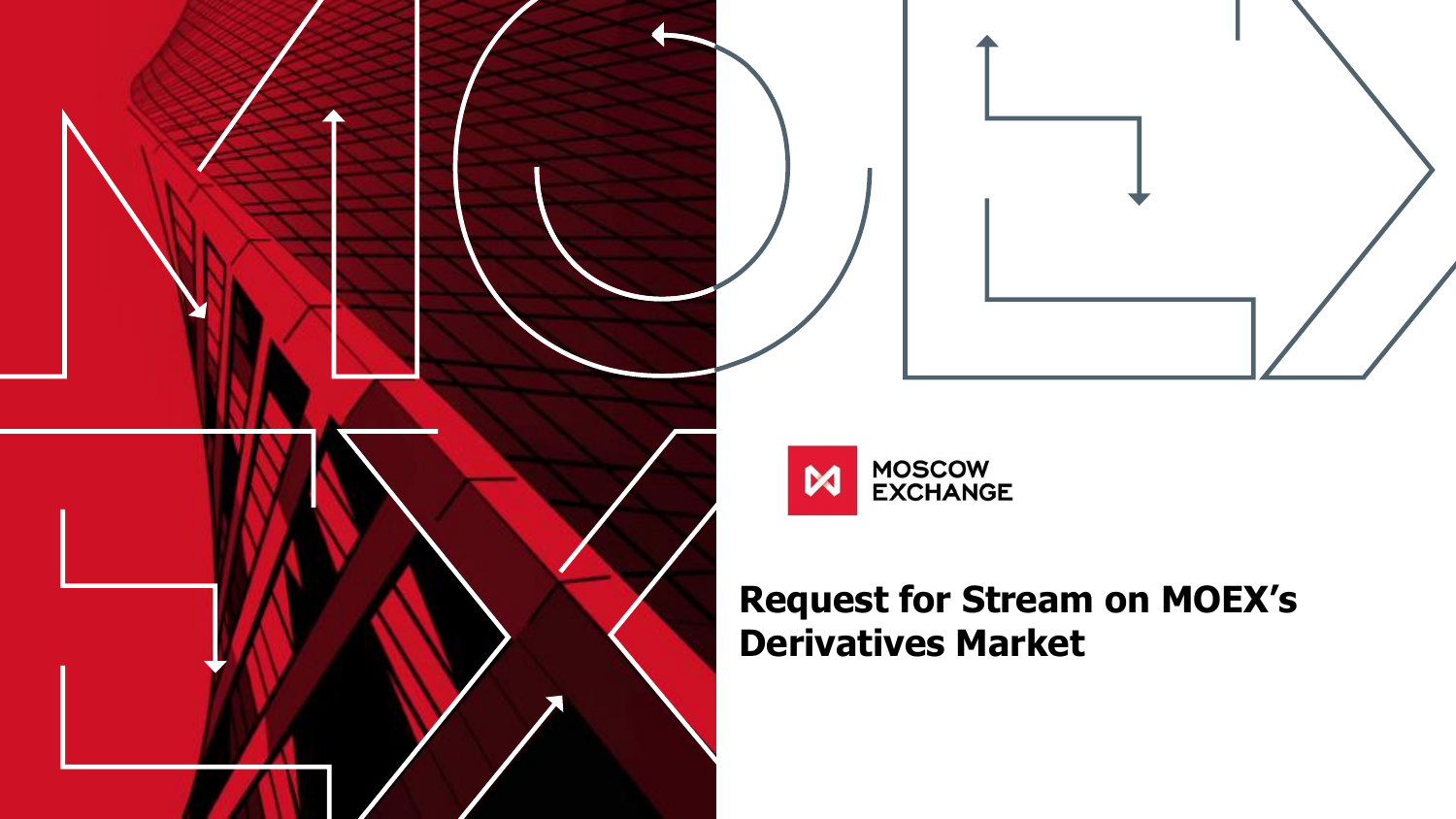# **REQUEST FOR STREAM SERVICE**



RFS (Request for Stream) quotation system is the new execution venue for block trading on the MOEX's derivatives market available for all instruments. Liquidity consumer (LC) and liquidity provider (LP) are the two sides of RFS auctions.

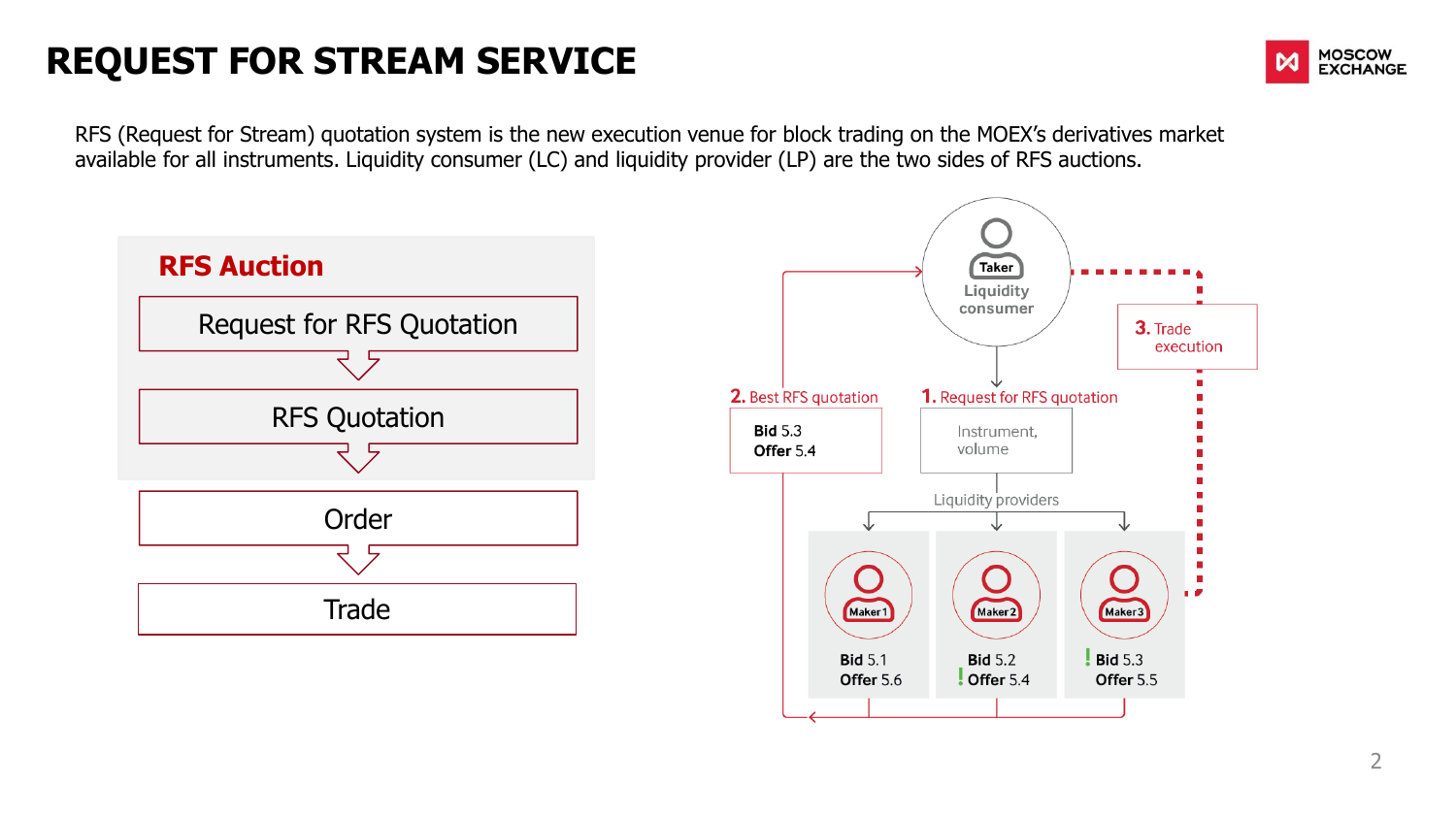### **RFS SERVICE ADVANTAGES**





#### **New Execution Venue For Block Trades**

- The minimum volume of the request is set depending on the underlying asset
- **Partial execution is not acceptable, an entire order executes at a single price**
- **There is no market impact, the order is executed outside the order book**
- **EXT** Liquidity provider may reject the order, if the automatic confirmation of the RFS quotation is not set (last look option)



#### **Liquidity**

- **RFS** quotes may the better than quotes in the order book
- **There is no fee for requests for RFS quotations**
- Funds are not blocked until the RFS quotation is confirmed

#### **Anonymity**

- **Requests for RFS quotation and RFS quotations are anonymous: the information about liquidity providers is not disclosed to the** liquidity consumer, the information about the liquidity consumer is not disclosed to liquidity providers; liquidity providers are not able to view other quotes submitted.
	- **EXECT** Liquidity consumer may not disclose the direction of trade in the request for RFS quotation
	- Trades are executed with the central counterparty

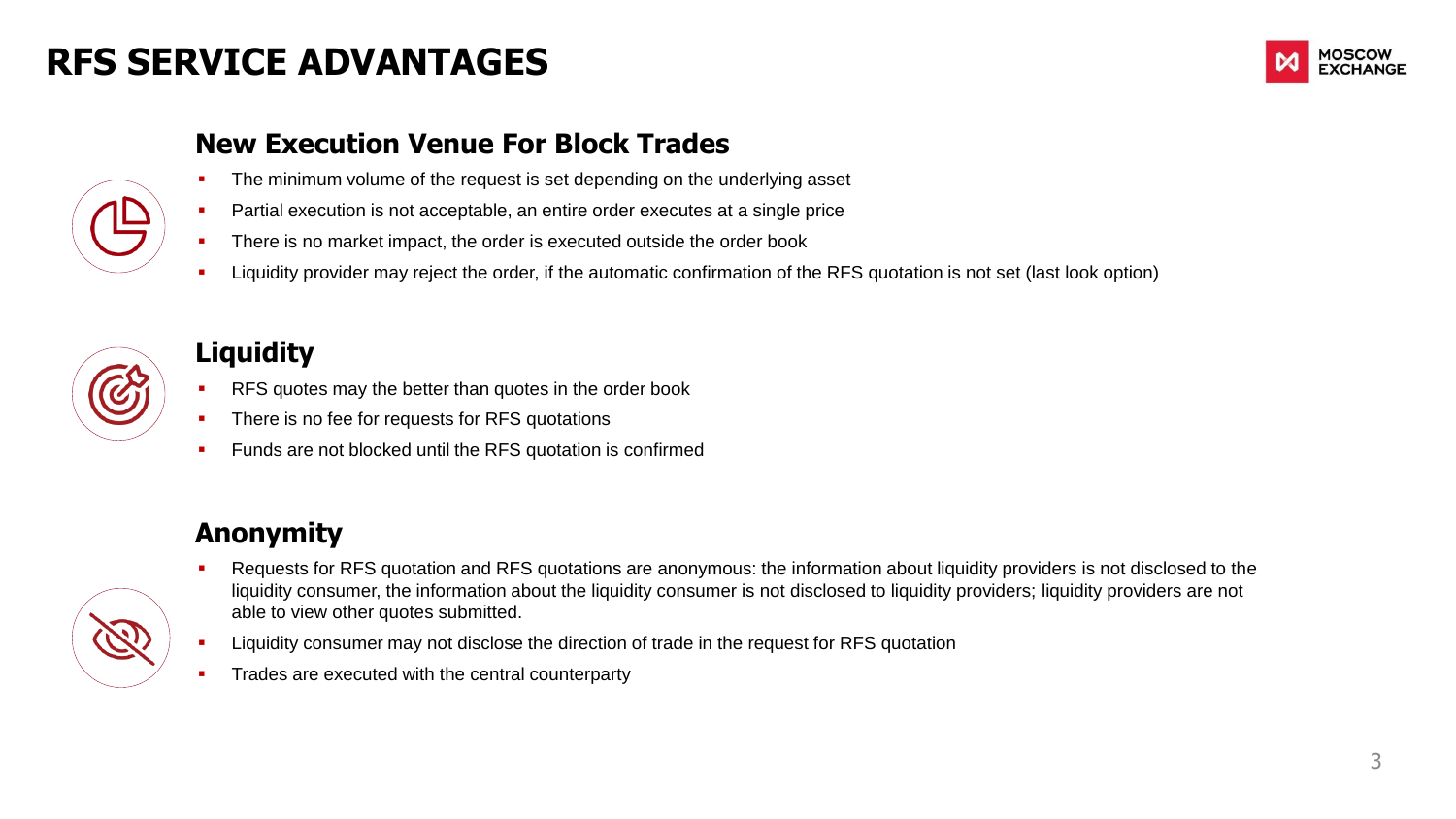# **RFS AUCTION PARTICIPANTS**



#### **Liquidity Consumer (LC)**

– a trading participant initiating a **RFS auction** through submitting a **request for RFS quotation** 

- All trading members and their clients can initiate streams as LCs
- **EXECUTE:** LC may initiate multiple RFS auctions simultaneously



#### **Liquidity Provider (LP)**

- a trading participant submitting **RFS quotations** during RFS auctions
- All trading members and their clients can participate in RFS auctions as LPs after submitting the **application** to the Exchange
- LP status is assigned to client sections of the 3rd level
- All LPs receive notifications about RFS auctions

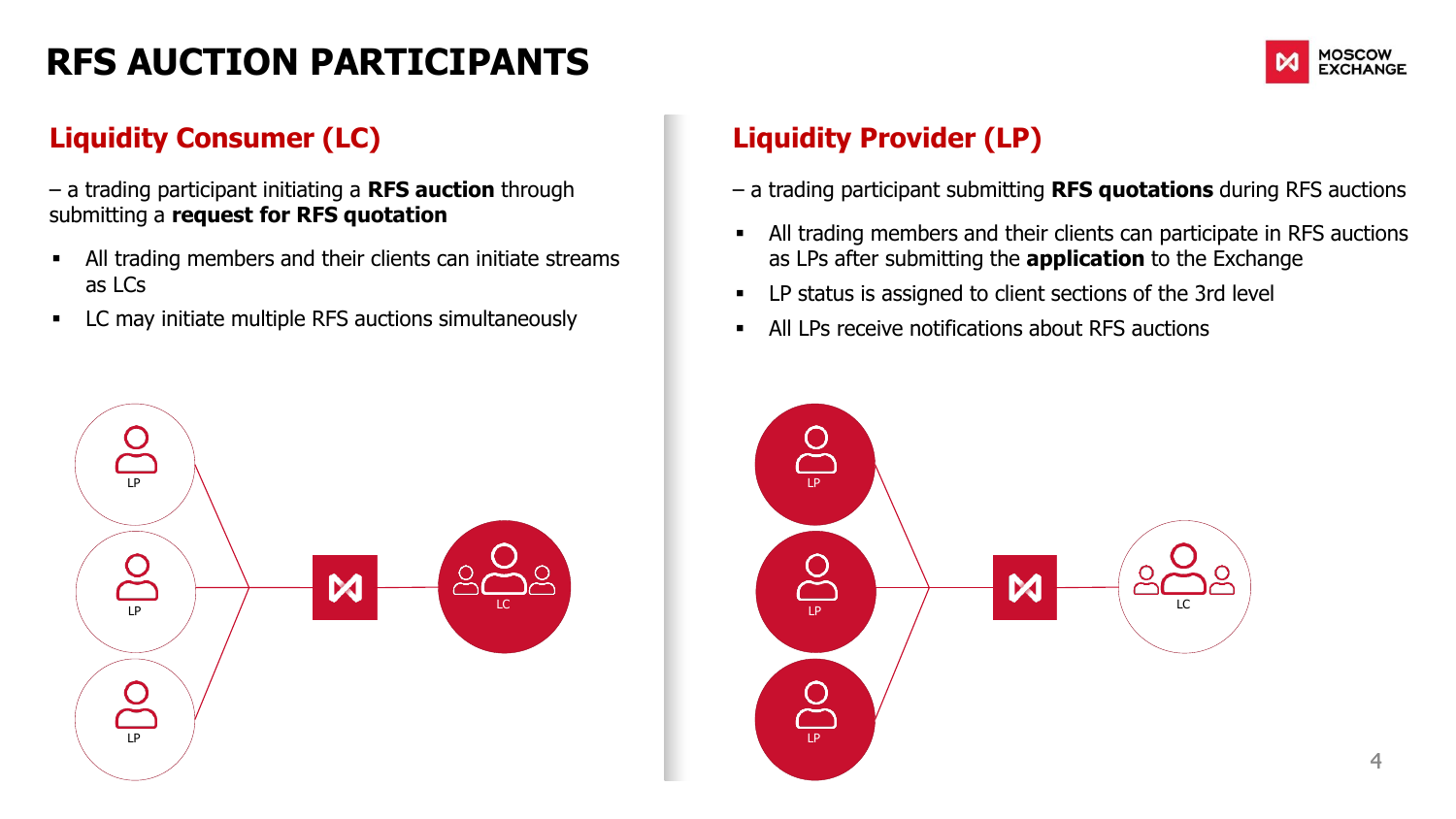### **RFS AUCTION PROCESS**



#### **1. Request for RFS quotation submission**

LC initiates the RFS auction by submitting the request for RFS quotation

A request shall contain the contract code, volume, direction (buy and/or sell), auction duration

LC may specify the **minimum lifetime of the RFS quotation**  and set the indication of **automatic confirmation** of the RFS quotation

#### **2. RFS quotations submission**

All LPs receive notifications about the request for RFS quotation

LPs send RFS quotations with the requested volume, LC gets the **best quote**

LP may specify the **RFS quotation lifetime**, during which LC can accept it

LP can not cancel the RFS quotation and move the bid price lower or the ask price higher during the **minimum lifetime of the RFS quotation** set by LC (speed bump)

#### **3. RFS quotations confirmation**

LC **accepts** the RFS quotation with specified price, volume, direction. LP has 0.2 seconds to **confirm** the RFS quotation (last look) or it will be confirmed immediately if the automatic confirmation of the RFS quotation is set in the request for RFS quotation and/or in the RFS quotation

Counterparty's collateral requirements are assessed

RFS orders are registered in the Register of orders, the trade is cleared by the central counterparty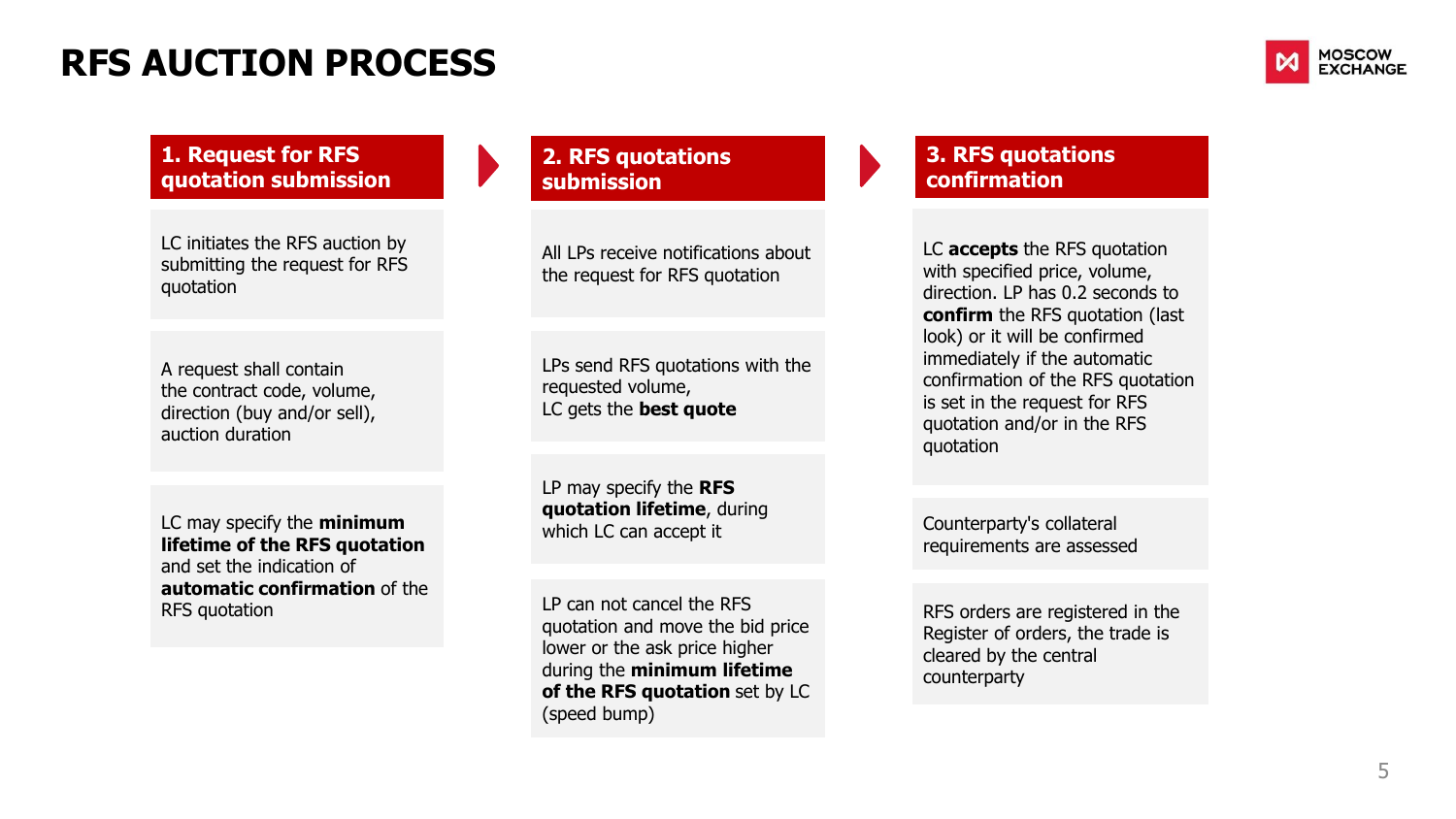# **REQUEST FOR RFS QUOTATION MAIN PARAMETERS**



| <b>Instrument</b>                                            | The code of a contract or a calendar spread                                                                                                                                                                                                          |
|--------------------------------------------------------------|------------------------------------------------------------------------------------------------------------------------------------------------------------------------------------------------------------------------------------------------------|
| <b>Volume</b>                                                | The number of contracts no less than the minimum volume set by the Exchange<br>depending on an underlying asset                                                                                                                                      |
| <b>Direction</b>                                             | "Buy"; "Sell"; "Buy and Sell"<br>In case of a two-sided quote ("Buy and Sell"), LC shall specify the direction "Buy" or<br>"Sell" in the electronic message on accepting the RFS quotation.                                                          |
| <b>Auction duration</b>                                      | A period of time during the trading session, within which LPs provide RFS quotations.<br>The auction may be terminated earlier by LC.<br>Possible values: "Till the end of the session", "30 seconds", "60 seconds", "90 seconds",<br>"120 seconds". |
| <b>Minimum lifetime of the RFS</b><br>quotation (speed bump) | A period of time during the RFS auction, within which LP can not cancel the submitted RFS<br>quotation, move the bid price lower or the ask price higher.<br>Possible values: "None", "0.2 seconds"; "0.5 seconds"; "1 second"; "3 seconds".         |
| <b>Automatic confirmation</b>                                | "Automatic confirmation" flag means that after LC sends an electronic message on the<br>RFS quotation acceptance, the RFS quotation is automatically confirmed by the system (LP<br>has no last look).                                               |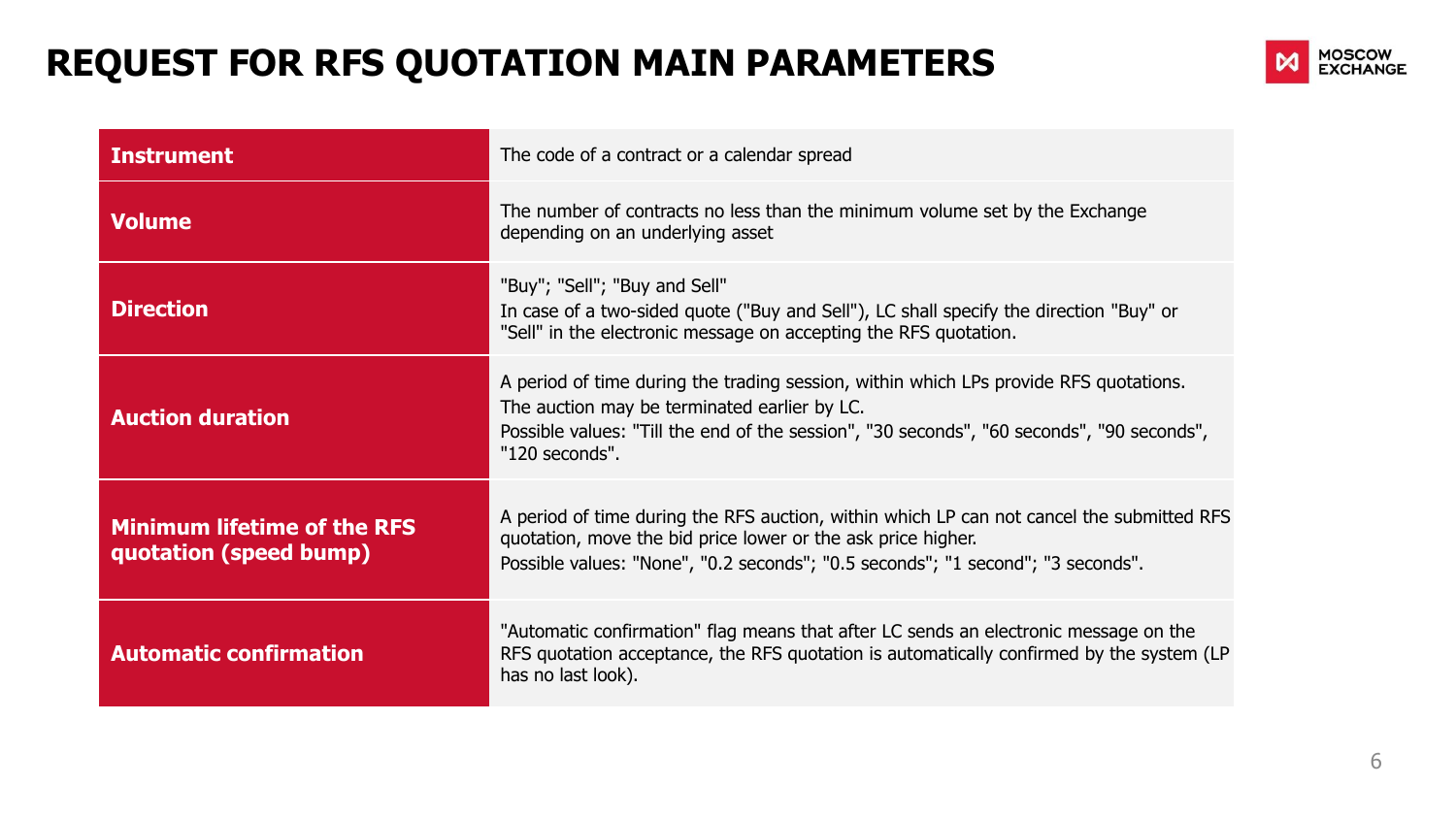# **RFS QUOTATION MAIN PARAMETERS**



| <b>Instrument</b>             | The code of a contract or a calendar spread in accordance with the request for RFS<br>quotation                                                                                                                                                                                                                                                                             |  |  |  |  |
|-------------------------------|-----------------------------------------------------------------------------------------------------------------------------------------------------------------------------------------------------------------------------------------------------------------------------------------------------------------------------------------------------------------------------|--|--|--|--|
| Volume                        | The number of contracts in accordance with the request for RFS quotation                                                                                                                                                                                                                                                                                                    |  |  |  |  |
| <b>Price</b>                  | Bid and/or ask price in accordance with the request for RFS quotation                                                                                                                                                                                                                                                                                                       |  |  |  |  |
| <b>RFS quotation lifetime</b> | A period of time since the RFS quotation was submitted, within which LC may confirm it if<br>such RFS quotation is the best (by default, till the end of the RFS auction).<br>If the value is established, it shall be no less than the minimum lifetime of the RFS<br>quotation set in the request for RFS quotation.                                                      |  |  |  |  |
| <b>Automatic confirmation</b> | "Automatic confirmation" flag means that after LC accepts the RFS quotation, the RFS<br>quotation is automatically confirmed by the system (LP has no last look).<br>The flag should be included if it is set in the request for RFS quotation.<br>If there are several RFS quotations with the same price, a quotation with an automatic<br>confirmation will be the best. |  |  |  |  |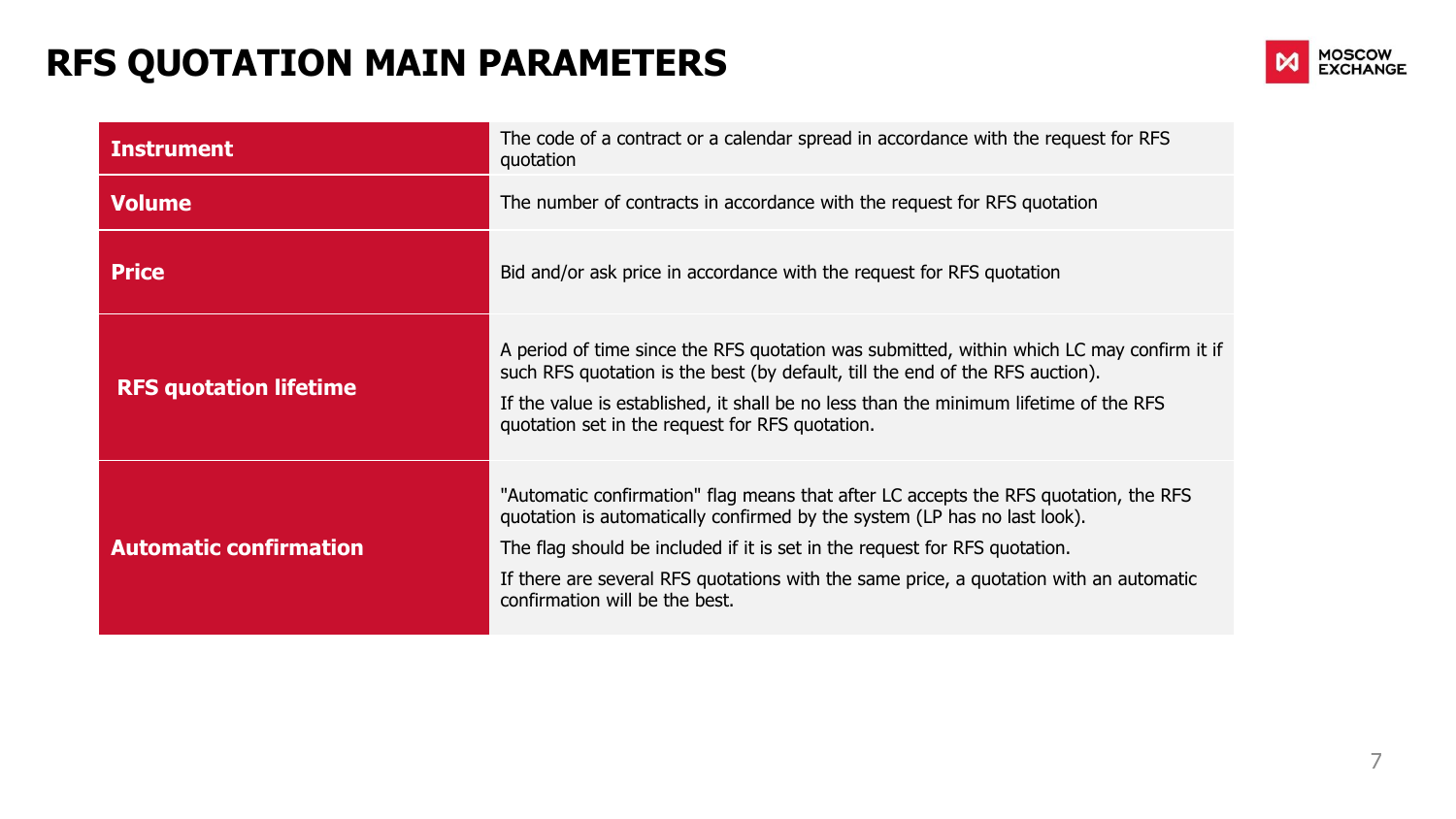# **RFS QUOTATION FEATURES**



LC receives the best RFS quotation in the stream according to the following priority:

- 1. Price (the highest bid / the lowest ask price)
- 2. Automatic confirmation
- 3. Registration time



Matching is made between LC and LP. LPs are not able to view other RFS quotations submitted.



LPs can move and cancel RFS quotations, but it is not possible to cancel the RFS quotation and move the bid price lower or the ask price higher during the minimum lifetime of the RFS quotation.



The request for RFS quotation is placed with the all or none condition. RFS quotations have the same volume as the request for RFS quotation.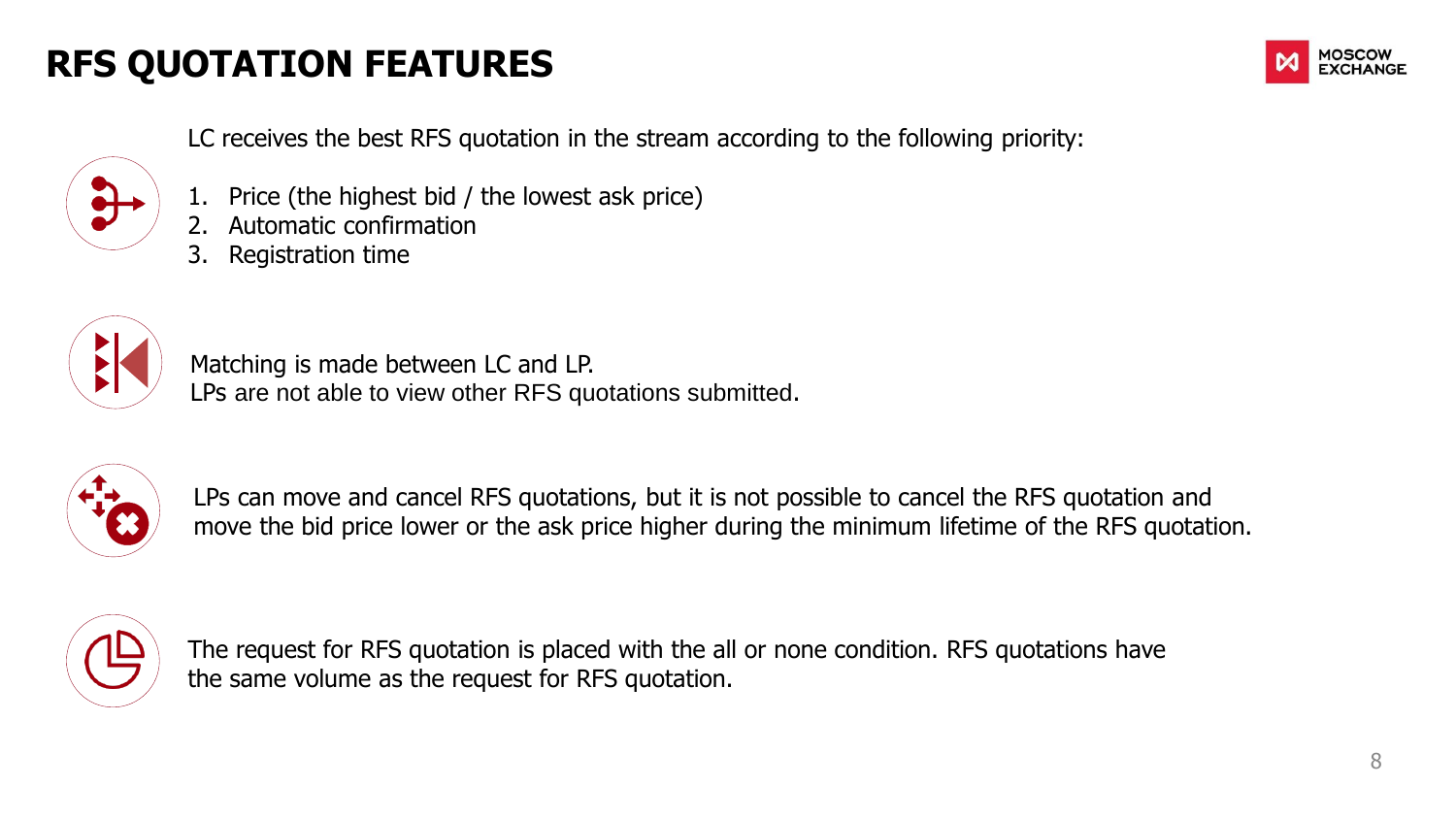### **RFS QUOTATION ACCEPTANCE**





\* In case of refusal to confirm quotes and failures to meet the collateral requirements, penalties are applied to the participant in the form of withdrawing quotes and a ban on adding new quotes for this instrument for a certain time.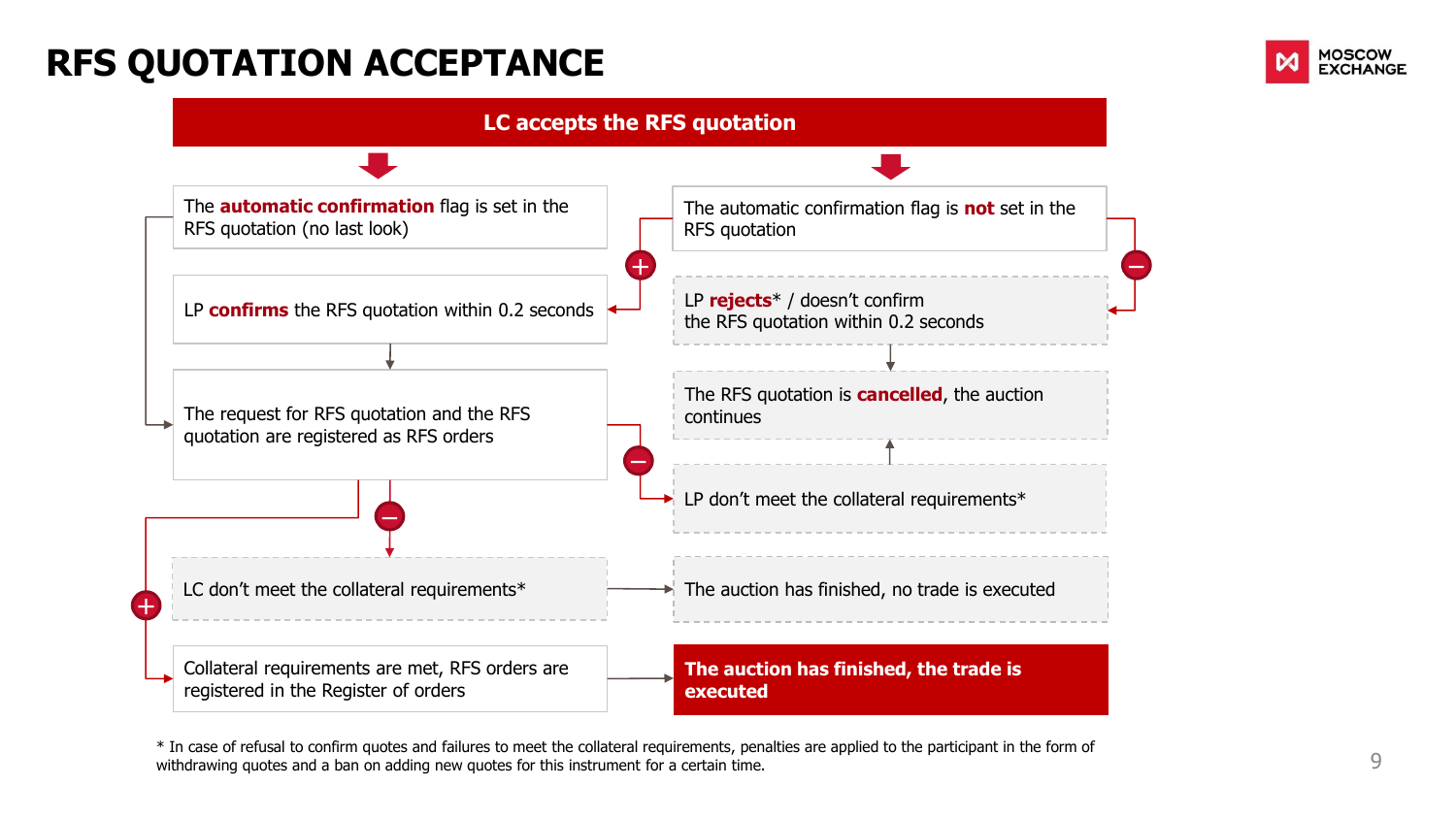### **MINIMUM VOLUME OF TRANSACTIONS**



Minimum Volume of the Request for RFS Quotation and RFS Quotations:

| <b>Underlying Asset</b> | <b>Volume in Contracts</b> |
|-------------------------|----------------------------|
| Si                      | 1500                       |
| <b>RTS</b>              | 1000                       |
| <b>BR</b>               | 3000                       |
| <b>SBRF</b>             | 3000                       |
| <b>Other</b>            | 500                        |

Trades resulted from RFS auctions don't affect the settlement prices of intra-day and evening clearing sessions.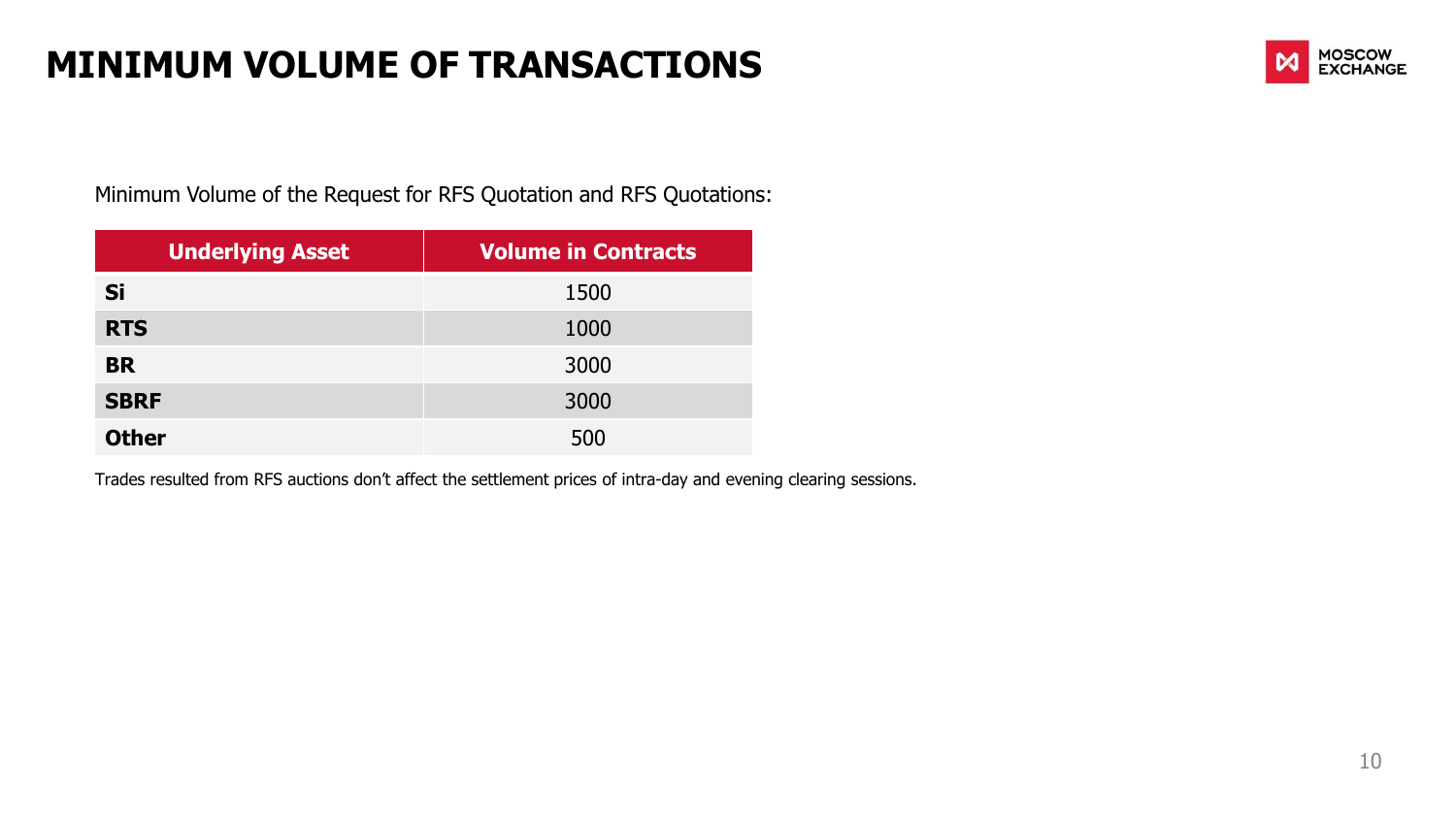# **QUOTE CONFIRMATION MONITORING SYSTEM**



The monitoring system is designed to maximize the percentage of confirmed quotes. The Exchange uses a **10-level scheme** of thresholds with a range between 1 and 10. It allocates penalty points to a trading participant for every quote rejection and/or erroneous transaction.

#### **The amount of penalty points is increased by one when:**

- **RFS** quotation has not been confirmed by LP
- Collateral requirements are not met by LC or LP

#### **What measures may be applied:**

- RFS quotations are cancelled
- New RFS quotations are forbidden for a definite period of time (time-out)

The amount of penalty points is decreased by one every 60 sec in absence of quote rejections, erroneous transactions and time-out.

| <b>Level</b>              |       |       |            |       |       | 23456789 |        |            |        |            |
|---------------------------|-------|-------|------------|-------|-------|----------|--------|------------|--------|------------|
| <b>Quote Cancellation</b> | no    | no    | <b>ves</b> | ves   | ves   | ves      | ves    | <b>ves</b> | ves    | <b>ves</b> |
| Time-out (mm:ss)          | 00:00 | 00:00 | 00:00      | 00:10 | 30:00 | 600:00   | 600:00 | 600:00     | 600:00 | 600:00     |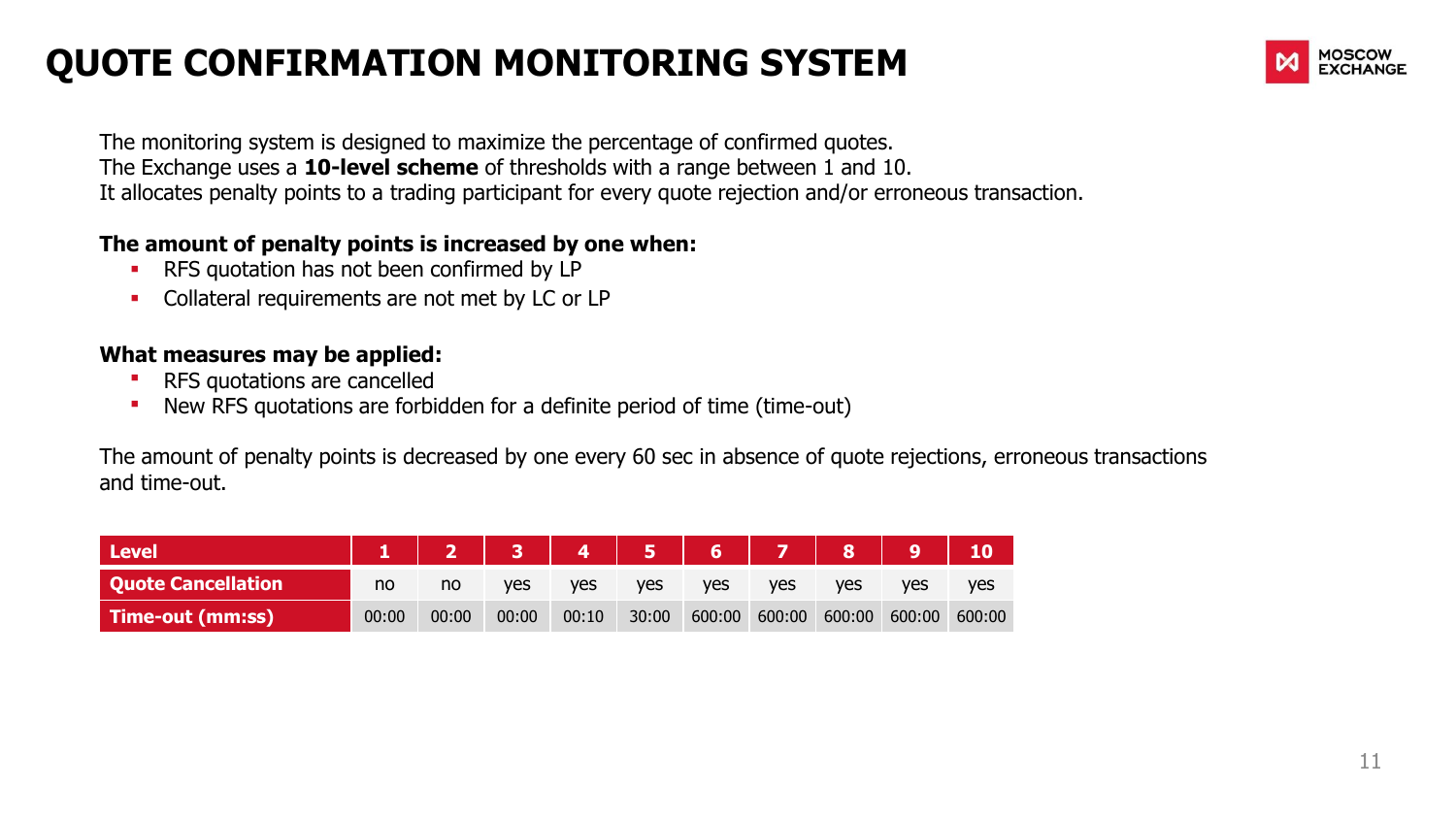### **REPORTS**



- Information on submitted **requests for RFS quotation** is presented in the new report **requests XXYY.csv** 
	- The report is sent to the liquidity consumer and liquidity providers participated in the same RFS auction
	- The report is provided after the main clearing session in **IQSYYYYMMDD.zip**
- Information on **confirmed RFS quotations** is included in the IQS report **ind04\_XXYYY.csv**
	- The field  $\langle$  trading mode  $>$  values:  $\langle$  igs $>$  or  $\langle$  rfs $>$
- Information on executed **trades** is included in the report **indlink\_XXYY.csv**
	- The field <trading\_mode> values: <igs> or <rfs>
- The field <LP\_code> with the liquidity provider code is included in the report **clientsXX00.csv**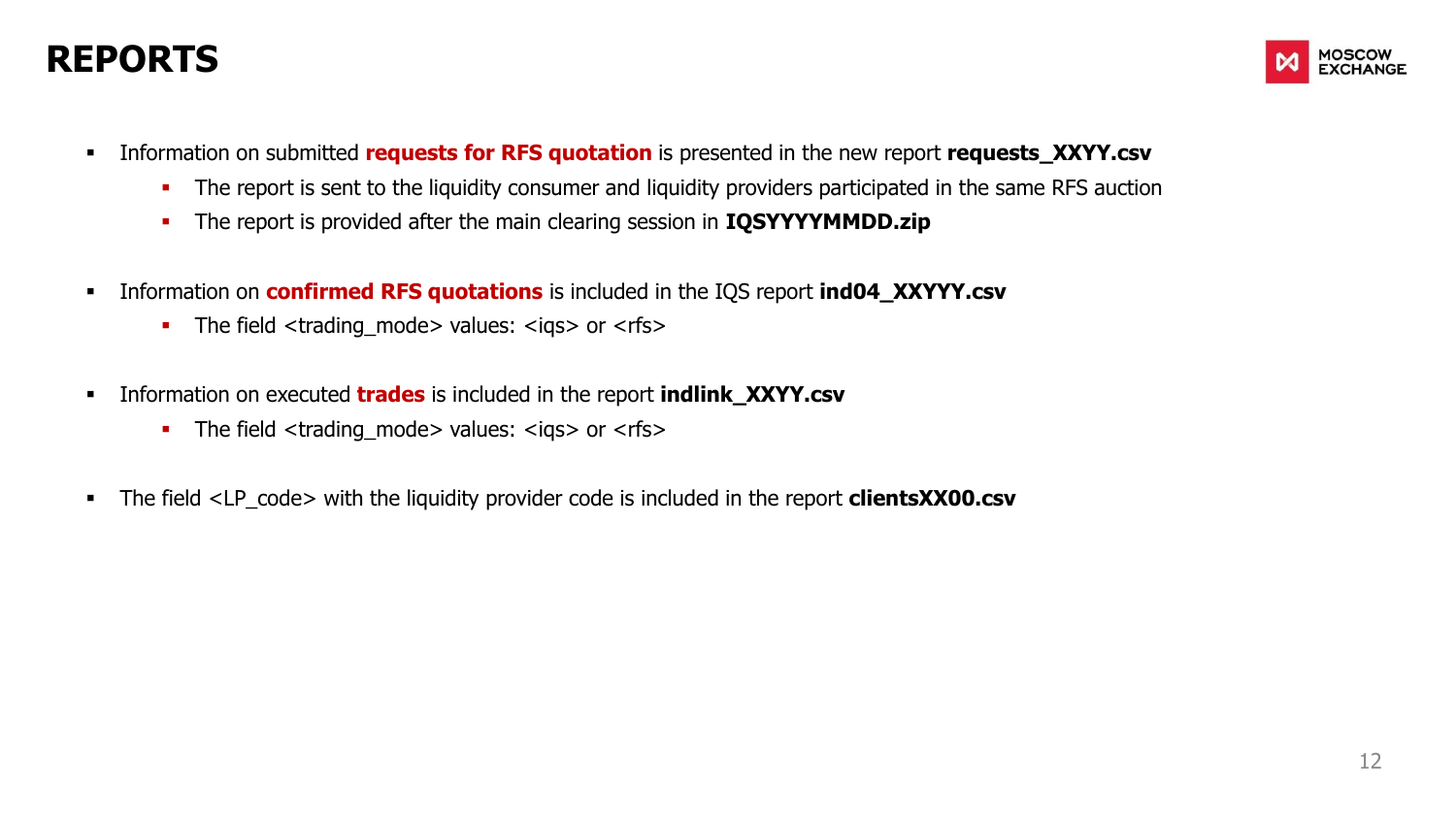### **TEST AND CERTIFICATION**



#### **Trading Environment:**

| [ROUTEINFO]                  | [ROUTEINFO]           |
|------------------------------|-----------------------|
| ;IQS                         | ;IQS                  |
| direct.5=91.203.252.35:6005  | direct.4=spectra-t1.n |
| direct.6=91.203.252.35:5010  | direct.5=spectra-t1.n |
| direct.7=91.203.252.35:5015  | direct.6=spectra-t1.n |
| ;RFS                         | ;RFS                  |
| direct.8=91.203.252.35:6005  | direct.7=spectra-t1.n |
| direct.9=91.203.252.35:6010  | direct.8=spectra-t1.n |
| direct.10=91.203.252.35:6015 | direct.9=spectra-t1.n |

#### **Test Environment (Т1):**

noex.com:5005 moex.com:5010 moex.com:5015 noex.com:6005 moex.com:6010 direct.9=spectra-t1.moex.com:6015

It is required to pass the **certification procedures** in the test environment in order to participate in RFS auctions (2-3 working days). Technical support: [help@moex.com](mailto:help@moex.com), +7 (495) 232-3363, +7 (495) 363-3232 (3377)

For more information see the document OTC\_P2Gate\_ru.pdf: [ftp://ftp.moex.com/pub/OTC/RFS\\_IQS/prod/OTCGate/Docs/](ftp://ftp.moex.com/pub/OTC/RFS_IQS/prod/OTCGate/Docs/)